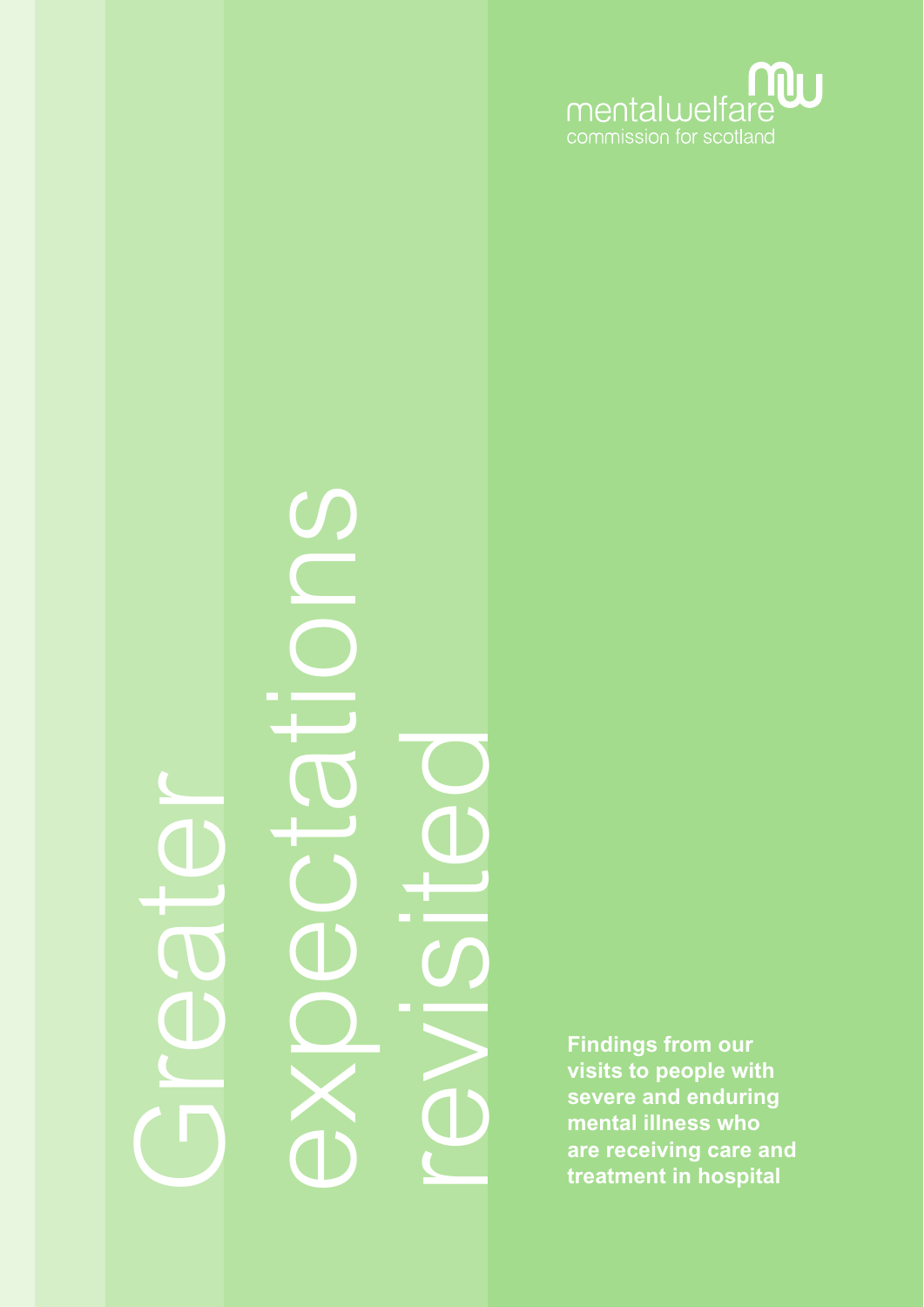|          | Who we are                                 | 1                       |
|----------|--------------------------------------------|-------------------------|
|          | What we do                                 | $\overline{\mathbf{1}}$ |
| jontents | <b>Themed visits</b>                       | $\overline{\mathbf{1}}$ |
|          | Why we carried out these visits            | $\overline{2}$          |
|          | What people told us and what we found      | 5                       |
|          | Privacy, dignity and identity              | 5                       |
|          | <b>Safety</b>                              | 6                       |
|          | <b>Care planning</b>                       | $\overline{7}$          |
|          | Involvement                                | 8                       |
|          | Quality of the environment                 | 8                       |
|          | Management of funds                        | 10                      |
|          | <b>Activities</b>                          | 11                      |
|          | <b>Physical healthcare</b>                 | 12                      |
|          | <b>Smoking</b>                             | 13                      |
|          | <b>Substance misuse</b>                    | 14                      |
|          | Weight, diet and exercise                  | 14                      |
|          | Consent to treatment/capacity              | 14                      |
|          | <b>Conclusions and key recommendations</b> | 15                      |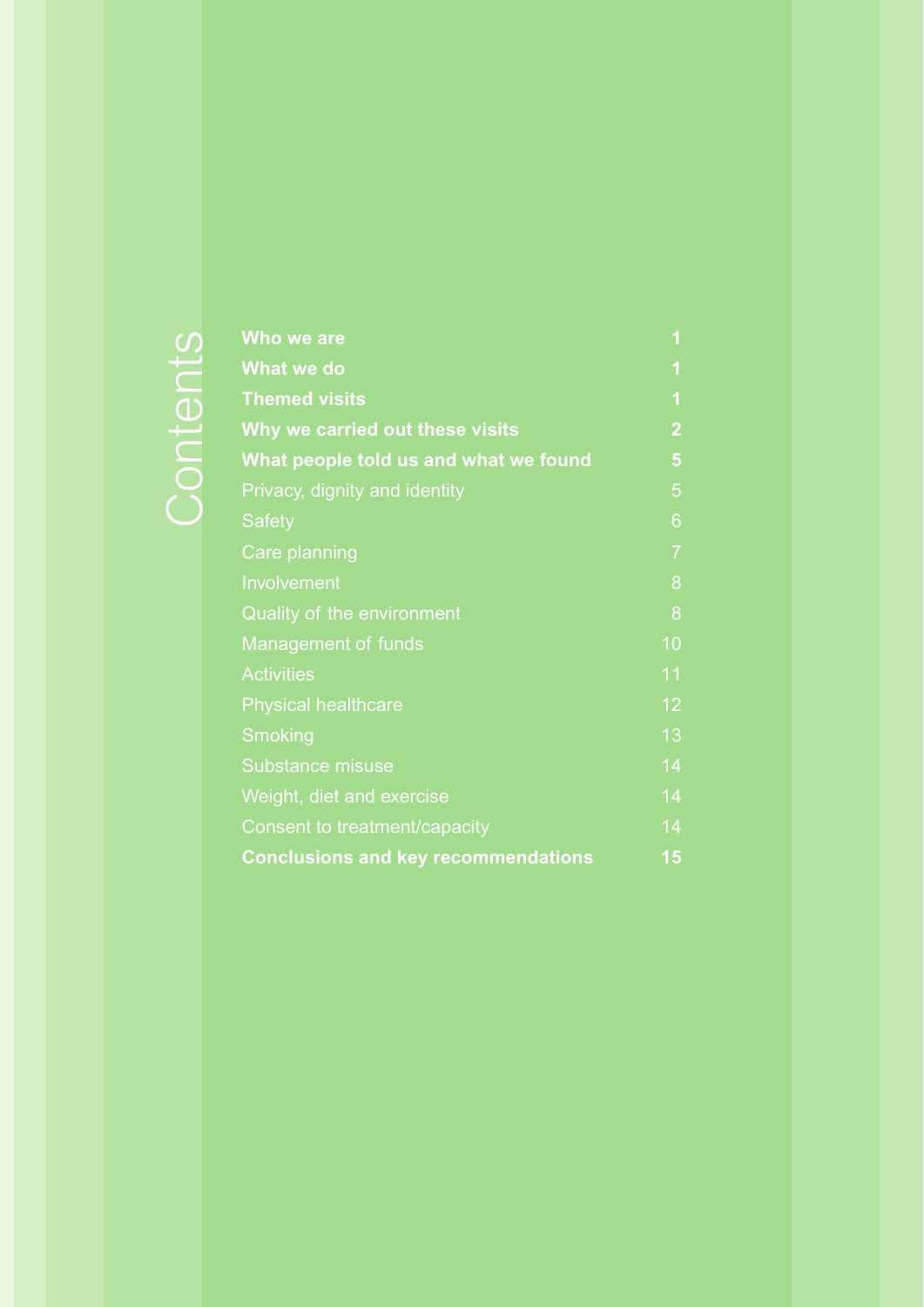#### **Who we are**

The Mental Welfare Commission is an independent organisation working to safeguard the rights and welfare of everyone with a mental illness, learning disability or other mental disorder. Our duties are set out in mental health law.

We are made up of people who have understanding and experience of mental illness and learning disability. Some of us have a background in healthcare, social work or the law. Some of us are carers or have used mental health and learning disability services ourselves.

We believe that everyone with a mental illness, learning disability or other mental disorder should:

- Be treated with dignity and respect;
- Have the right to treatment that is allowed by law and fully meets professional standards;
- Have the right to live free from abuse, neglect or discrimination;
- Get the care and treatment that best suits her or his needs; and
- Be enabled to lead as fulfilling a life as possible.

#### **What we do**

- We find out whether individual treatment is in line with the law and practices that we know work well.
- We challenge those who provide services for people with a mental illness or learning disability, to make sure they provide the highest standards of care.
- We provide advice information and guidance to people who use or provide mental health and learning disability services.
- We have a strong and influential voice in how services and policies are developed.
- We gather information about how mental health and adults with incapacity law are being applied. We use that information to promote good use of these laws across Scotland.

#### **Themed visits**

One of the ways in which the Commission monitors individual care and treatment is through our visits programme.

This year the Mental Welfare Commission is conducting a series of themed visits to psychiatric hospitals. The aim of themed visits is to enable us to compare care and treatment for particular groups of service user. Our aim is to help services learn from good practice and to respond to any issues that are identified. This report provides an overview of our findings from a series of visits to rehabilitation and continuing care wards in psychiatric hospitals throughout Scotland. These wards typically provide care and treatment to people with severe and enduring mental illnesses.

In June, July and August 2008 we visited a total of 159 people, in 45 rehabilitation and continuing care wards, across 21 hospital sites. Our visits were announced in advance so that individuals who had particular concerns could arrange to meet us. We also asked people we met on the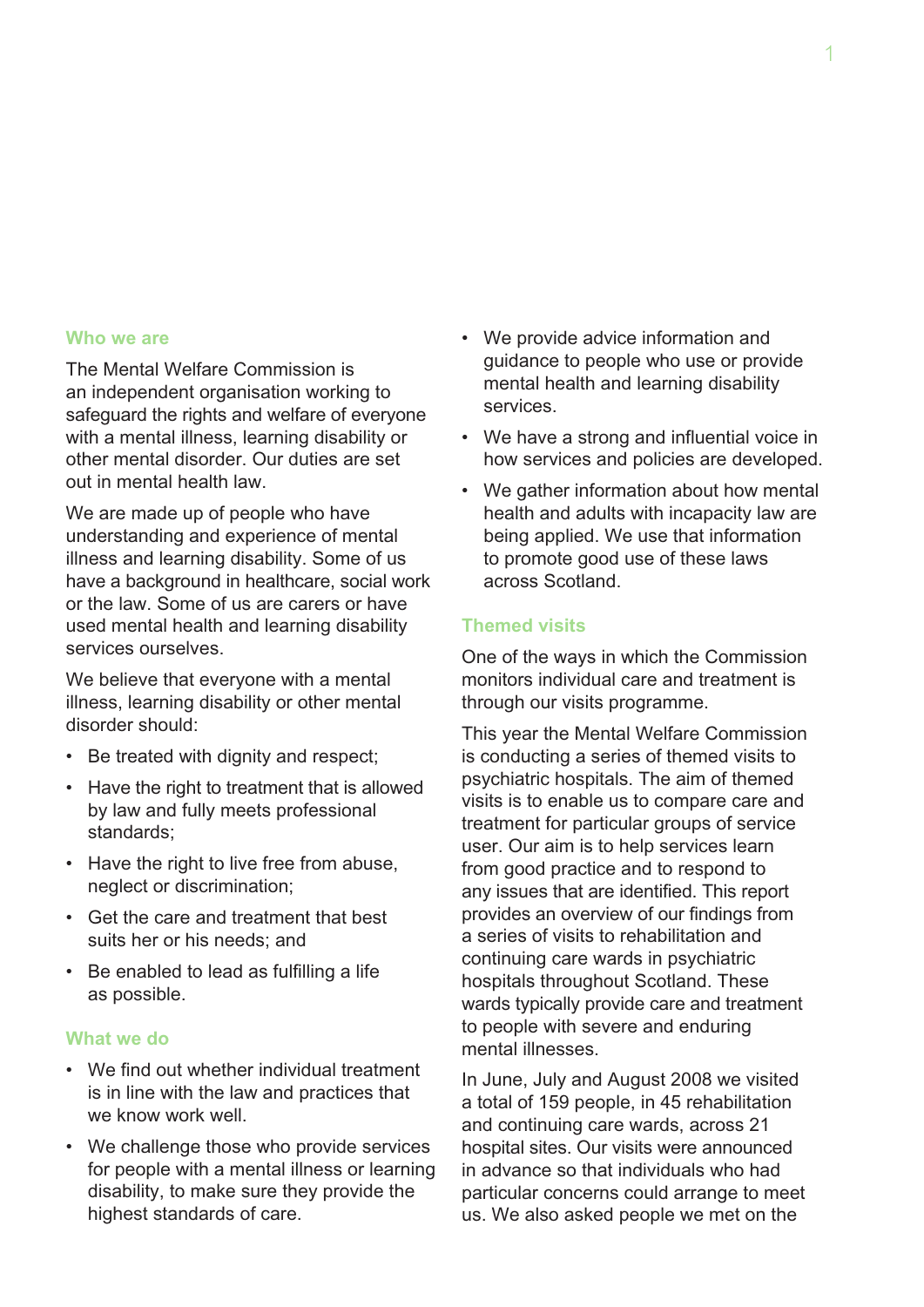day if they would be willing to share their experiences with us by answering prepared questions.

Where possible, we met someone in each ward who had no friends or family to support them and someone whose money was being managed by the service.

Our questionnaire was designed to capture their views and experiences in the following areas:

- Privacy, dignity and identity
- Safety
- Care planning
- Involvement
- Quality of the environment
- Management of funds
- Activities
- Physical healthcare
- Consent to treatment/capacity

As well as meeting individuals, during visits we also scrutinised patient records, looking in particular at care planning and activities. We looked for evidence of involvement in care planning. We talked to a staff member in each ward, using a questionnaire to focus discussion on the same areas that we had discussed with individuals.

Our observations and the recorded responses to the questionnaires form the basis of the findings in this report.

#### **Why we carried out these visits**

In 2003, the Mental Welfare Commission carried out unannounced visits to 18 facilities defined as rehabilitation or continued care wards. During those visits, we used a questionnaire format to build up a picture of the quality of life for people living in these wards. The format of the questionnaire was similar to the one we used for our themed visits in 2008. We wanted to know if any concerns had arisen for people who may have spent long periods of their lives in this kind of setting.

*'Greater Expectations'*, the report published at that time referred to concerns about:

- The apparent low level of therapeutic, rehabilitative and recreational activities;
- The drabness of many of the wards and units we visited; and
- How little individuals knew about the treatment they were receiving.

Many individuals were still living in large institutional settings, with dormitory type sleeping arrangements and with limited personal possessions and personal space. Our 2003 report expressed concerns about arrangements for the review of care and treatment; the ability to access community facilities; and the clearly stated boredom associated with the lack of occupation that many people experience.

Five years on and following the introduction of new mental health legislation, we felt it was time to revisit these continued care and rehabilitation wards in order to evaluate the progress made since 2003.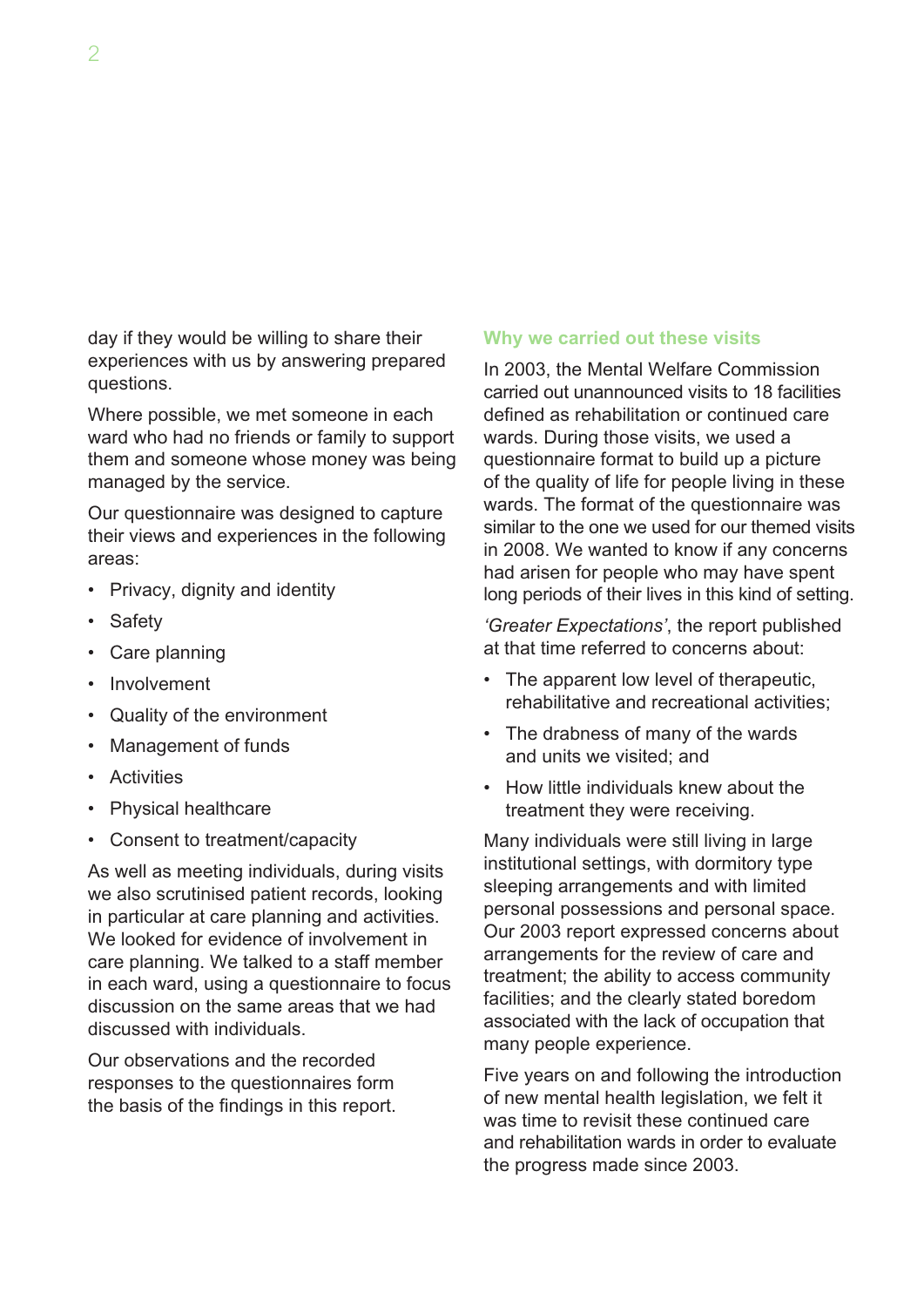| <b>NHS</b>             |                       |                     |                 | Individual        |                |                 |
|------------------------|-----------------------|---------------------|-----------------|-------------------|----------------|-----------------|
| <b>Board</b>           | <b>Hospital</b>       | Ward                | <b>Type</b>     | <b>Interviews</b> |                | Formal Informal |
| Ayrshire<br>& Arran    | Ailsa                 | Glenapp             | Rehabilitation  | $\overline{1}$    | 3              | 3               |
|                        |                       | Crossraguel         | <b>Adult CC</b> |                   |                |                 |
|                        |                       | <b>Ballantrae</b>   | Rehabilitation  | 1                 |                |                 |
|                        |                       | Killochan           | <b>Adult CC</b> | $\overline{2}$    |                |                 |
|                        |                       | Albany              | <b>Adult CC</b> | $\overline{2}$    |                |                 |
| <b>Borders</b>         | Galashiels            | East Brig           | Rehabilitation  | $\overline{4}$    | 5              | 5               |
|                        |                       | <b>West Brig</b>    | Rehabilitation  | 1                 |                |                 |
|                        |                       | Galavale            | Rehabilitation  | 5                 |                |                 |
| Dumfries &<br>Galloway | <b>Crichton Royal</b> | Lahraig             | Rehabilitation  | $\overline{4}$    | $\overline{2}$ | $\overline{2}$  |
| Fife                   | Stratheden            | Dunino              | Rehabilitation  | $\overline{7}$    | 10             | 11              |
|                        |                       | Falkland            | Rehabilitation  | 5                 |                |                 |
|                        |                       | Lindores            | <b>Adult CC</b> | 5                 |                |                 |
|                        |                       | Kinnaird            | <b>Adult CC</b> | $\overline{4}$    |                |                 |
| Forth Valley           | <b>Bellsdyke</b>      | <b>Russell Park</b> | <b>Adult CC</b> | 8                 | 12             | 14              |
|                        |                       | <b>Tryst Park</b>   | <b>Adult CC</b> | $\overline{7}$    |                |                 |
|                        |                       | <b>Tryst View</b>   | <b>Adult CC</b> | 6                 |                |                 |
|                        | Craigenhall           |                     | Rehabilitation  | 3                 |                |                 |
|                        | Forthbay              |                     | <b>Adult CC</b> | $\overline{2}$    |                |                 |
| Glasgow<br>& Clyde     | <b>Dykebar</b>        | Ward 9              | Rehabilitation  | $\overline{2}$    | 5              |                 |
|                        |                       | Ward 15             | <b>Adult CC</b> | 3                 |                |                 |
|                        | Gartnavel             | Ward 8              | <b>Adult CC</b> | 8                 | 11             | $\overline{2}$  |
|                        |                       | Ward 10             | Rehabilitation  | 1                 |                |                 |
|                        |                       | Tate                | <b>Adult CC</b> | $\overline{4}$    |                |                 |

# **Wards visited during the visits in June-August 2008**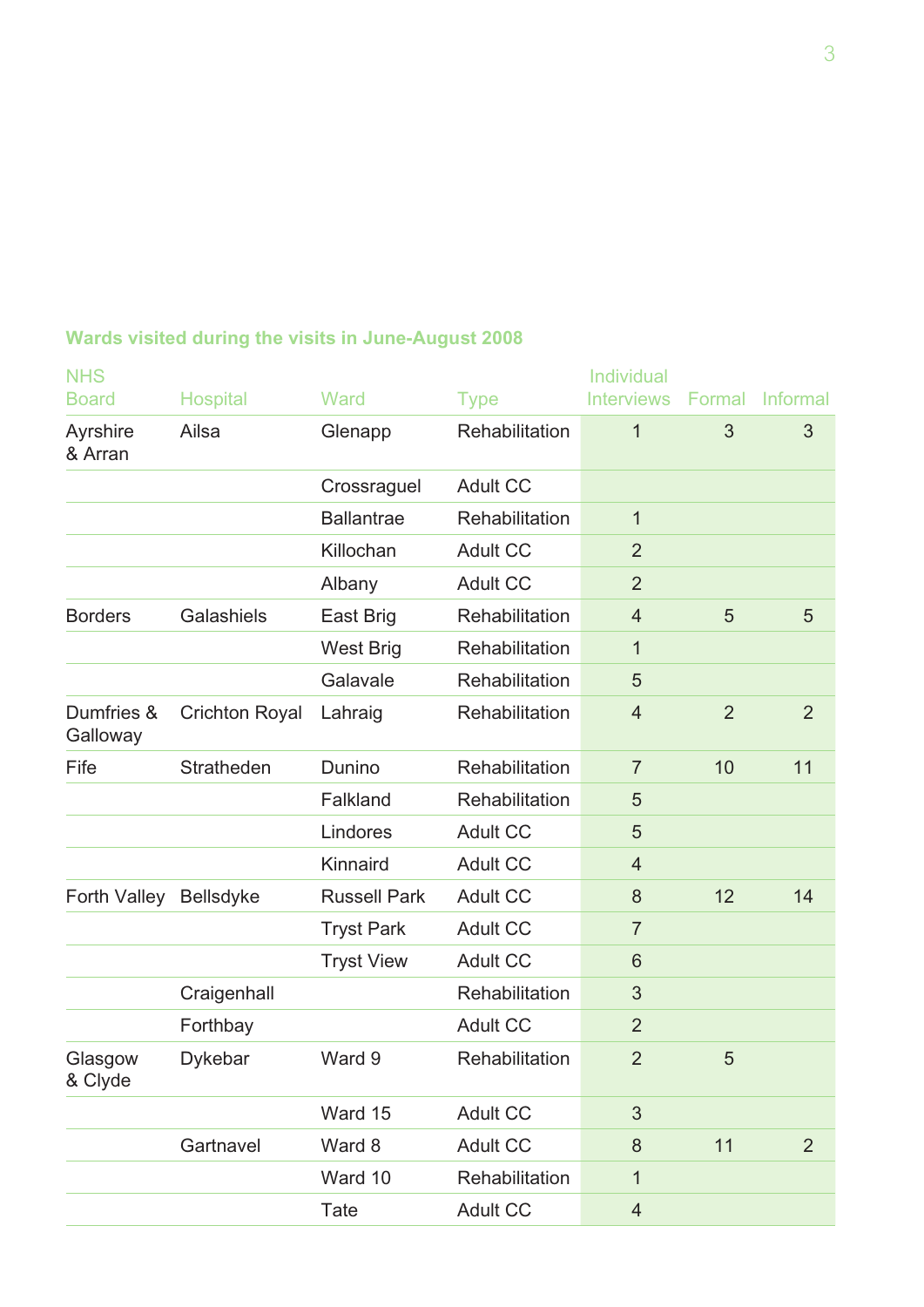| <b>NHS</b>         |                             |                        |                 | Individual        |                 |                |
|--------------------|-----------------------------|------------------------|-----------------|-------------------|-----------------|----------------|
| <b>Board</b>       | <b>Hospital</b>             | Ward                   | <b>Type</b>     | <b>Interviews</b> | Formal          | Informal       |
|                    | Leverndale                  | Ward 2                 | <b>Adult CC</b> | $\overline{2}$    | $\overline{2}$  | $\overline{2}$ |
|                    |                             | Rehab                  | Rehabilitation  | $\overline{2}$    |                 |                |
|                    | Parkhead                    | Phoenix House          | Rehabilitation  | 3                 | 3               |                |
| Glasgow<br>& Clyde | Ravenscraig                 | Corlic C               | Rehabilitation  | 5                 | 1               | $\overline{4}$ |
|                    | Stobhill                    | Orchards 1             | <b>Adult CC</b> | 1                 | $\overline{4}$  | 3              |
|                    |                             | Orchards 2             | <b>Adult CC</b> | $\overline{4}$    |                 |                |
|                    |                             | Orchards 3             | <b>Adult CC</b> | $\overline{2}$    |                 |                |
| Grampian           | <b>Royal Cornhill</b>       | Dunottar               | <b>Adult CC</b> | 3                 | $6\phantom{1}6$ | 3              |
|                    |                             | Fyvie                  | <b>Adult CC</b> | 6                 |                 |                |
| Highland           | <b>New Craigs</b>           | Aonach Mor             | Rehabilitation  | $\overline{2}$    | $6\phantom{1}6$ |                |
|                    |                             | <b>Bruar</b>           | Rehabilitation  | 3                 |                 |                |
|                    |                             | Morlich                | Rehabilitation  | 1                 |                 |                |
|                    | Argyle & Bute               | Tigh na Linne          | Rehabilitation  | $\overline{2}$    | $\overline{2}$  | $\overline{4}$ |
|                    |                             | Arran                  | <b>Adult CC</b> | $\overline{4}$    |                 |                |
| Lanarkshire        | Hartwoodhill                | Gigha                  | <b>Adult CC</b> | $\overline{2}$    | $\mathbf{1}$    | 1              |
| Lothian            | Royal Edinburgh             | Craiglea               | Rehabilitation  | $\overline{2}$    | 9               | 6              |
|                    |                             | <b>Ettrick</b>         | Rehabilitation  | $\overline{2}$    |                 |                |
|                    |                             | North Wing             | Rehabilitation  | $\overline{2}$    |                 |                |
|                    |                             | Swanston               | Rehabilitation  | $\overline{4}$    |                 |                |
|                    | St John's                   | Ward 2                 | <b>Adult CC</b> | 5                 |                 |                |
| <b>Tayside</b>     | Murray Royal                | Glenelg                | Rehabilitation  | 8                 | 14              | $\overline{2}$ |
|                    | <b>Royal Dundee</b><br>Liff | Gourdie House Adult CC |                 | 8                 |                 |                |
| <b>Total</b>       |                             |                        |                 | 159               | 97              | 62             |

## **Wards visited during the visits in June-August 2008 continued**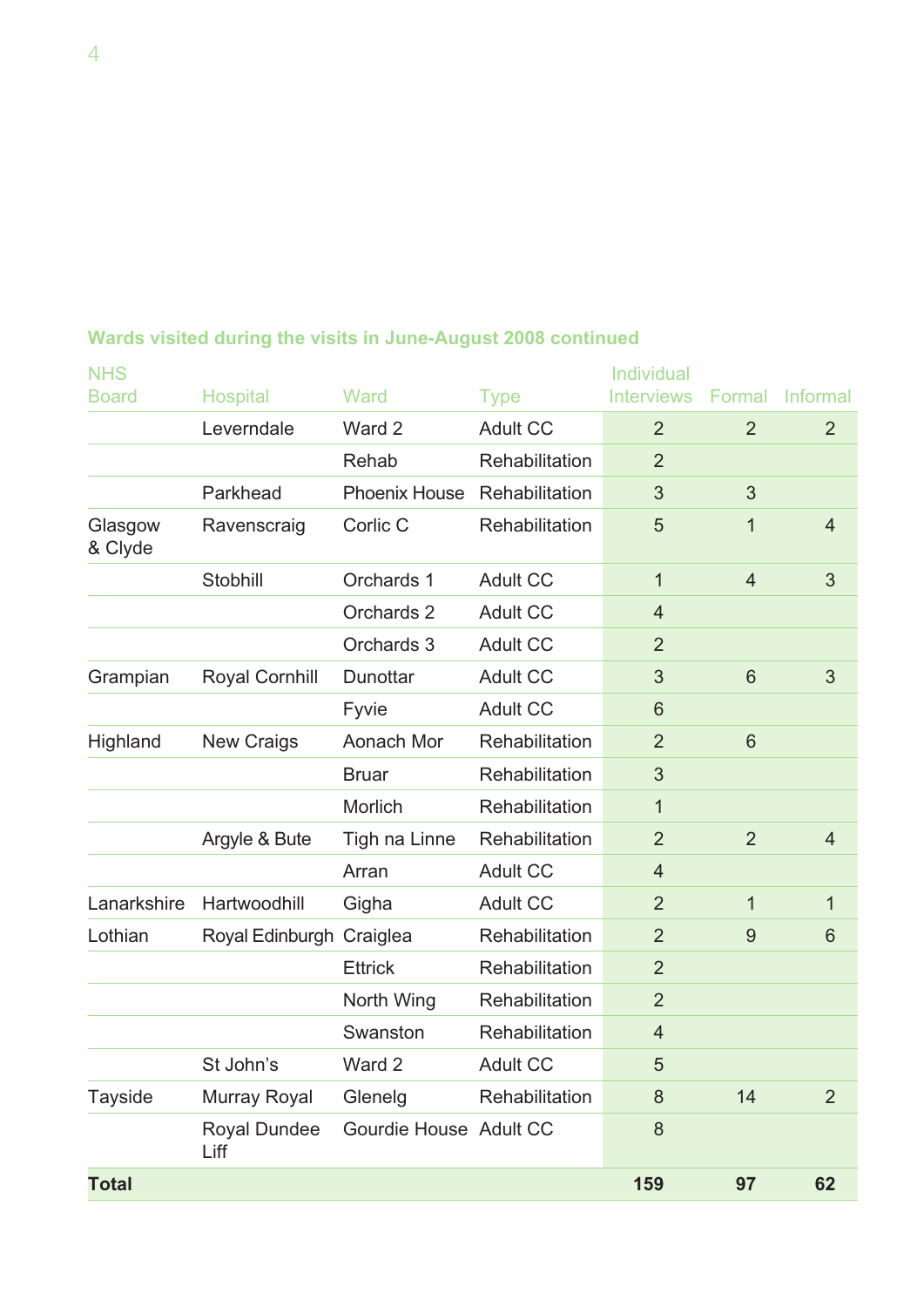#### **What people told us and what we found**

#### Privacy, dignity and identity

It is important for individuals who have to spend a long period in hospital that the effects of institutionalisation are kept to a minimum. It is therefore essential that people are treated with appropriate dignity and respect and are able to exercise some degree of freedom of choice.

Two-fifths of the people we interviewed during the visits told us that they have to share a room – some still in dormitory type accommodation. In some hospitals everyone said they had a single room and in many there was a mix of provision. It was more common for people in rehabilitation wards to have single rooms and for people in continuing care wards to share. Nearly everyone we spoke to in the following hospitals had to share accommodation:

- Hartwoodhill (Gigha)
- Gartnavel Royal (ward 8 and Tate)
- Murray Royal (Glenelg),
- Ravenscraig (Corlic C & D),
- Royal Cornhill (Dunnottar and Fyvie)
- Stratheden (Dunino, Falkland, Kinnaird and Lindores)

Almost a quarter of the people we spoke to said they did not feel confident that their possessions were kept safe. Some people had no access to secure lockers, or had to rely on staff locking things away. Hospitals where a high proportion of respondents felt their possessions were not safe were:

- Hartwoodhill
- **Murray Royal**
- **Bellsdyke**

Responses from people in the other hospitals were mixed, but the majority of people reported feeling confident their possessions were secure. Perceived safety of personal possessions did not seem to be affected by whether a person had a single or a shared room.

Privacy in bathroom and toilet areas identified more concerns. More than one in five of the people we spoke to said their privacy is not respected. This does mean that in most hospitals there is no significant problem. However, twice as many people in Gartnavel (ward 8 and Tate) answered 'no' to the question *"is your privacy respected?"* than answered 'yes'. Responses from individuals in Stratheden hospital were half and half. There were single negative comments from people in a number of other hospitals.

The main issue for individuals on wards appears to be intrusion from staff – one person recalled a member of staff walking in without prior announcement or explanation, and when challenged said *"I've seen it all before"*. This lack of courtesy was reflected in some other comments reportedly made by staff, e.g. *"you don't have anything I don't have"*.

The ability to exercise choice in as many areas of daily living as possible is important for the individual's rehabilitation as well as sense of self. Yet almost half of those interviewed did not have the opportunity to make snacks or hot drinks when they wished. The priority given to smooth running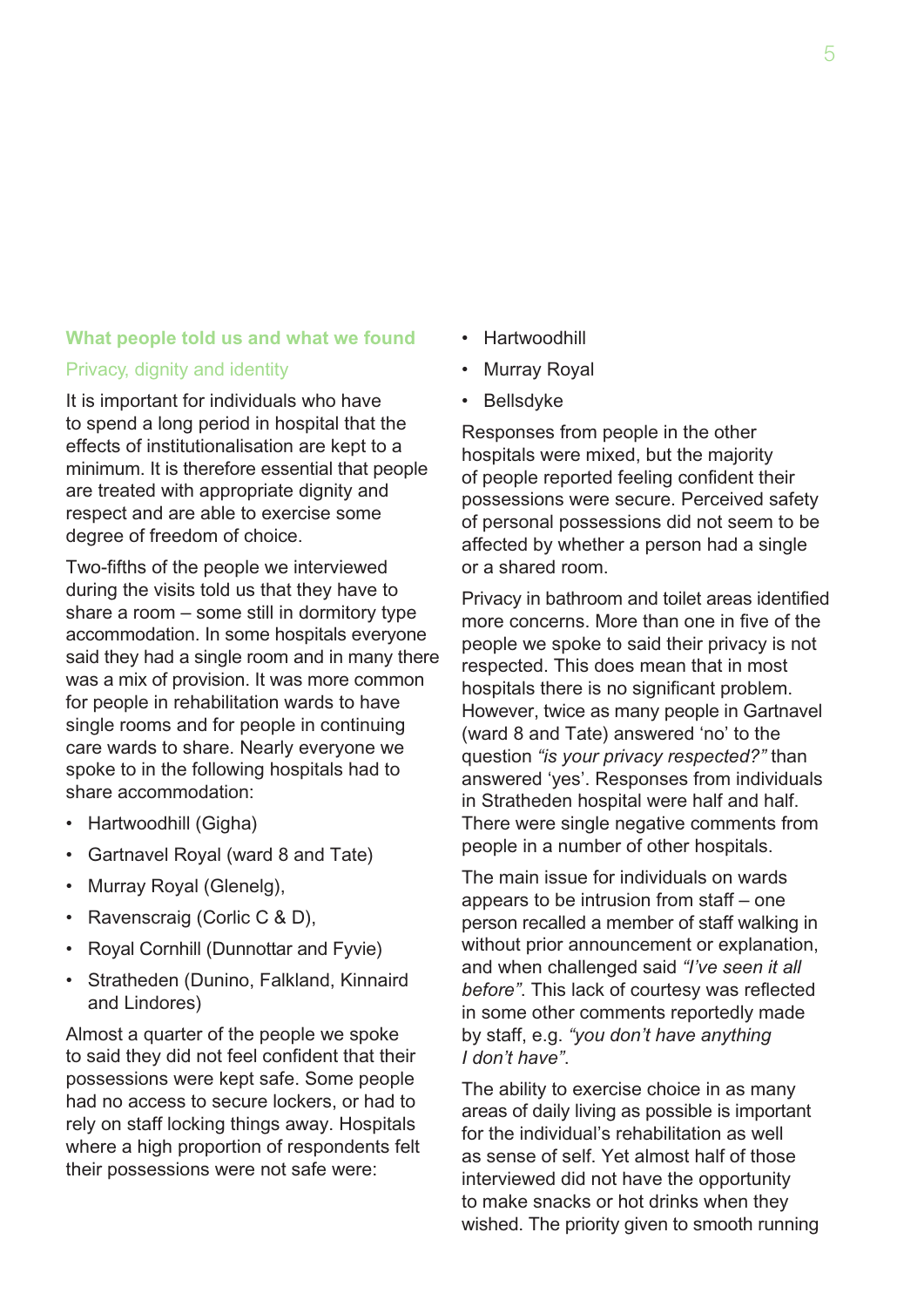of the daily routines and the risks to a few appears to limit the experiences of all, in these wards. In this respect, there has been little progress since the 2003 unannounced visit report where we said that locking the door to the kitchen for safety reasons was not good enough.

On a positive note, nearly everyone has access to a garden and almost all of the respondents were actively keeping in touch with family or friends outside the hospital. Moreover, two-thirds did not think anything needed to be changed. For some, this may reflect the reduction in aspirations over the time they had been in hospital, but we believe that many people came to a positive conclusion about their overall experience, after careful consideration.

Although we did not ask about the accommodation that was available when they were ready to be discharged, a number of people made unsolicited comments on this subject. These indicated a lack of choice in supported accommodation in some areas, which limited people's opportunities of moving on to a place in the community.

#### **Safety**

In comparison to our 2003 unannounced visit, there is an increase in the number of people who do not feel safe in their ward. Some of those interviewed acknowledged that their symptoms cause a sense of insecurity, but for many the fears are external.

Almost half of the people we asked said that they had felt threatened or been subject to aggression in hospital. Of those who answered yes, more than half were men. In some cases, the protagonist was perceived to have been unwell at the time.

Only three out of five people who have been subject to threats or aggression reported an incident to staff – slightly more men than women. One person, who had been subjected to verbal threats reported it to staff and felt that this prevented further escalation. Other positive comments we received included; *"he (member of staff) reassured me"*, *"things have improved"* and *"staff are more ready to listen"*. Another said that *"there is a patient who threatened me [in the past] and another who hits staff. It makes me feel scared to use the smoke room alone. Staff will come to the smoke room with me if I ask"*.

However, other comments suggested that for some, even if incidents are reported, *"staff don't bother"*, and *"staff just laughed and joked about it when I told them"* or *"staff just say behave yourself and don't worry"*. Alarmingly, less than two out of five of those who felt threatened said they had received help to deal with threats or aggression. Lack of staff support was reported in Dundee Liff, Gartnavel Royal, Leverndale, Russell Park and Murray Royal. Positive staff support was identified in comments about Craigenhall Unit, Ailsa, Galavale, Argyll & Bute, and The Orchards.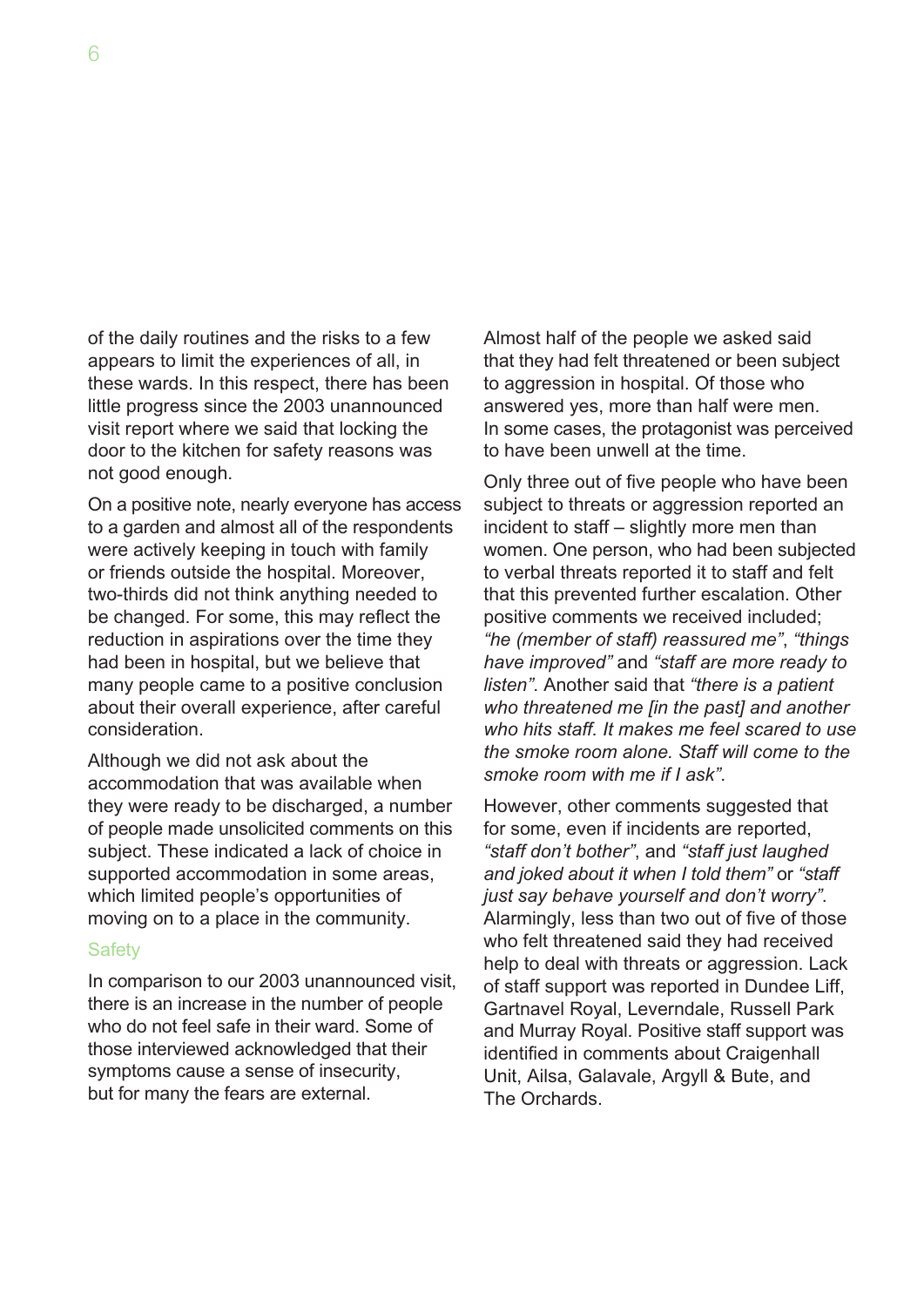#### Care planning

Participation in care and treatment is one of the principles of the 2003 mental health act and a key element in individual recovery. Good information is a foundation stone in participation. Almost two-thirds of the people we interviewed said they were offered information about their illness and more than two-thirds said they had attended review meetings. About two-thirds felt that they had been able to have a say in their care and treatment. Less than half stated that their family or friends had been involved in their care planning.

That still means that about a third of people were not offered information and were not involved in review meetings. This is reflected in some of the comments we received:

*"I haven't been to a review meeting… I don't know when they happen."*

*"I've never had a meeting with doctors and nurses. I've only seen the consultant once in the past year."*

More than two-thirds of those asked said they had a key worker who they could talk to about their care and treatment. The frequency of meetings with key workers varied from daily to monthly, many people reported being able to meet on request. The most frequent response was a weekly meeting.

More than a third were unsure, or were unaware of any plans being considered for their future.

We asked staff if they thought anyone was inappropriately placed in their ward and what effect this was having. In one ward, we heard of a *"volatile mix of patients",* where elderly

frail individuals were placed alongside younger, fitter people with widely varying mental and physical health needs. One person still needed periods in an Intensive Psychiatric Care Unit in the management of his care.

A mix of older and younger adults was described in:

- Ailsa
- Argyll & Bute
- **Bellsdyke**
- **Borders General**
- Royal Cornhill
- Gartnavel
- **Larbert**
- **The Orchards**
- Gourdie House
- **Stratheden**

In some cases, inappropriate placements in wards may have arisen from closures elsewhere. This is noted in:

- Ailsa
- Crichton
- Dykebar
- **Gartnavel**
- Leverndale
- **New Craigs**
- **The Orchards**

Some staff interviewed felt that they had to balance the needs of individuals preparing for discharge, with those of individuals with complex needs who required 24 hour care.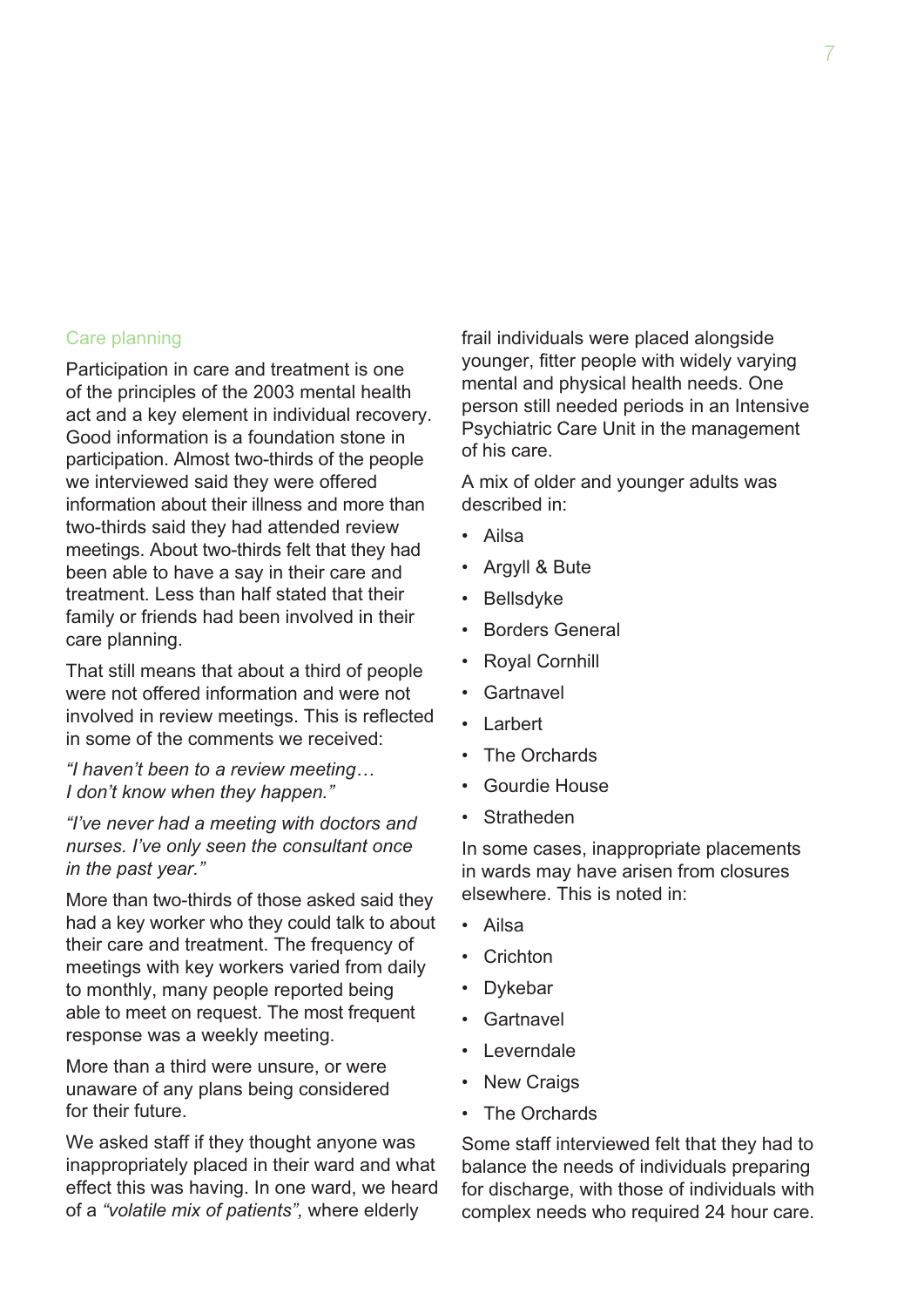Individuals requiring more intensive care were often placed in their service when other services had closed. While staff wanted to work with individuals towards discharge. competing demands made it difficult to maintain focus on rehabilitation. Delayed discharges were identified in:

- Argyll & Bute
- Craigenhall
- Crichton
- Phoenix House

#### Involvement

Around two-thirds of interviewees said they had been offered advocacy services; these included 73 people subject to detention and 56 who were being treated informally.

More than three-quarters of the former group, but less than two-thirds of the latter, said they had been offered advocacy. Some who said they had not been offered advocacy may have forgotten that they actually had at some point.

All people with mental disorder have a right of access to advocacy under Section 259 of Mental Health (Care & Treatment) (Scotland) Act 2003). The requirement for mental health officers to inform detained individuals of availability of advocacy services, may account for this improvement for people who are detained. It is important to ensure that all others are periodically advised of their right to access advocacy.

*"Do you think that I could see one of them?"*  was a question we received from a person who said they had never heard of advocacy before our interview.

#### Quality of the environment

The vast majority of those interviewed felt that their ward was kept clean and our visitors' comments reflected this. Although clean, however, wards were not always described as welcoming environments.

Comments from Commission visitors varied from one ward being:

*"clean, homely, individualised … a benchmark of how existing older wards can be made service user friendly and inviting"*,

#### Another where:

*"furniture is shabby, the carpet is worn and dirty… (with) infestation of ants/beetles in the living area"*.

Almost a third of wards visited had the door to the ward locked during the day, or for parts of the day. On the day of our visit, locked doors were found in:

- Ailsa
- **Bellsdyke**
- **Borders General**
- Royal Cornhill
- Gartnavel
- Leverndale
- New Craigs
- The Orchards
- Dundee Liff
- St John's
- Stratheden

The main reasons given were related to security or due to the number of detained people in the ward.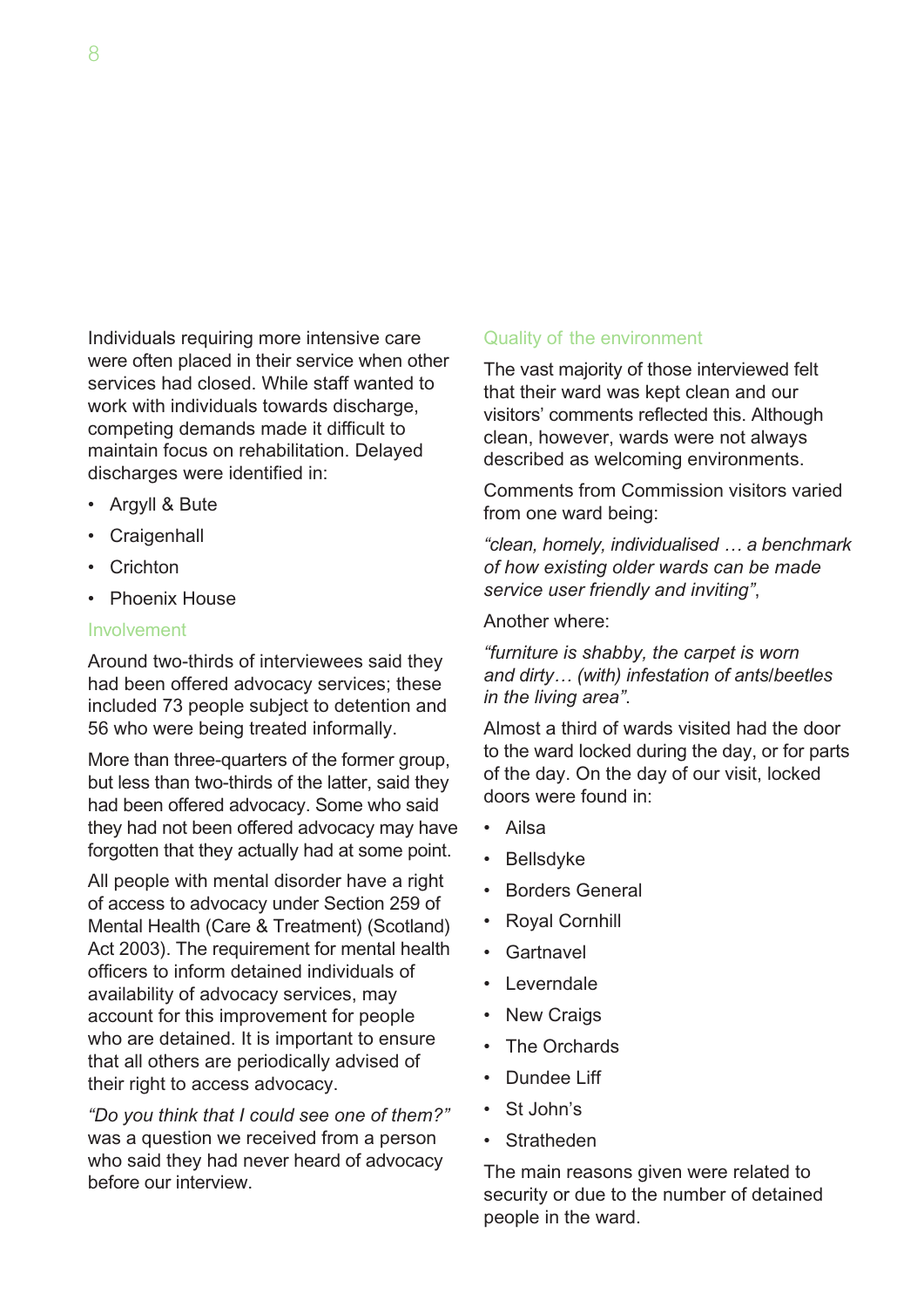More than one in five people we interviewed told us that their bedrooms were locked during the day, without ease of access. Bedroom doors were locked in:

- Ailsa
- **Bellsdyke**
- New Craigs
- The Orchards
- St John's
- Dykebar

One person said that he could always get access to his room, but this invariably involved having to wait until the nurse was available. A number of people had a single room with their own key, so that they could determine whether their room was locked or not. In one area where we had previously commented on bedrooms being locked, it was noted that, following a change in practice to open bedrooms, the incidence of aggression on the ward had decreased.

The majority of wards we visited had a quiet area available. Many wards had converted what had previously been a smoking room for this purpose. One person, however, stated that there was no access to a quiet area and that if he wanted somewhere quiet to sit, he would just have to sit in the corridor.

Almost three-quarters of wards we visited had a room for visitors. In some wards visits took place in bedrooms, but these were often described as too cramped for this purpose. In others, there was a flexible use of activity/ quiet/dining rooms for visiting. In many wards, staff identified the areas available for this purpose to be inadequate. We also

found little evidence of facilities for visiting children, or policies on younger visitors.

Only three-quarters of wards had drinking water available at all times. This varied from having water coolants, having the kitchen or pantry open, or making jugs of water available. Restricted access to water occurred in:

- Ailsa
- Royal Cornhill
- **Crichton**
- **The Orchards**
- Stratheden
- St John's
- Galavale
- **Bellsdyke**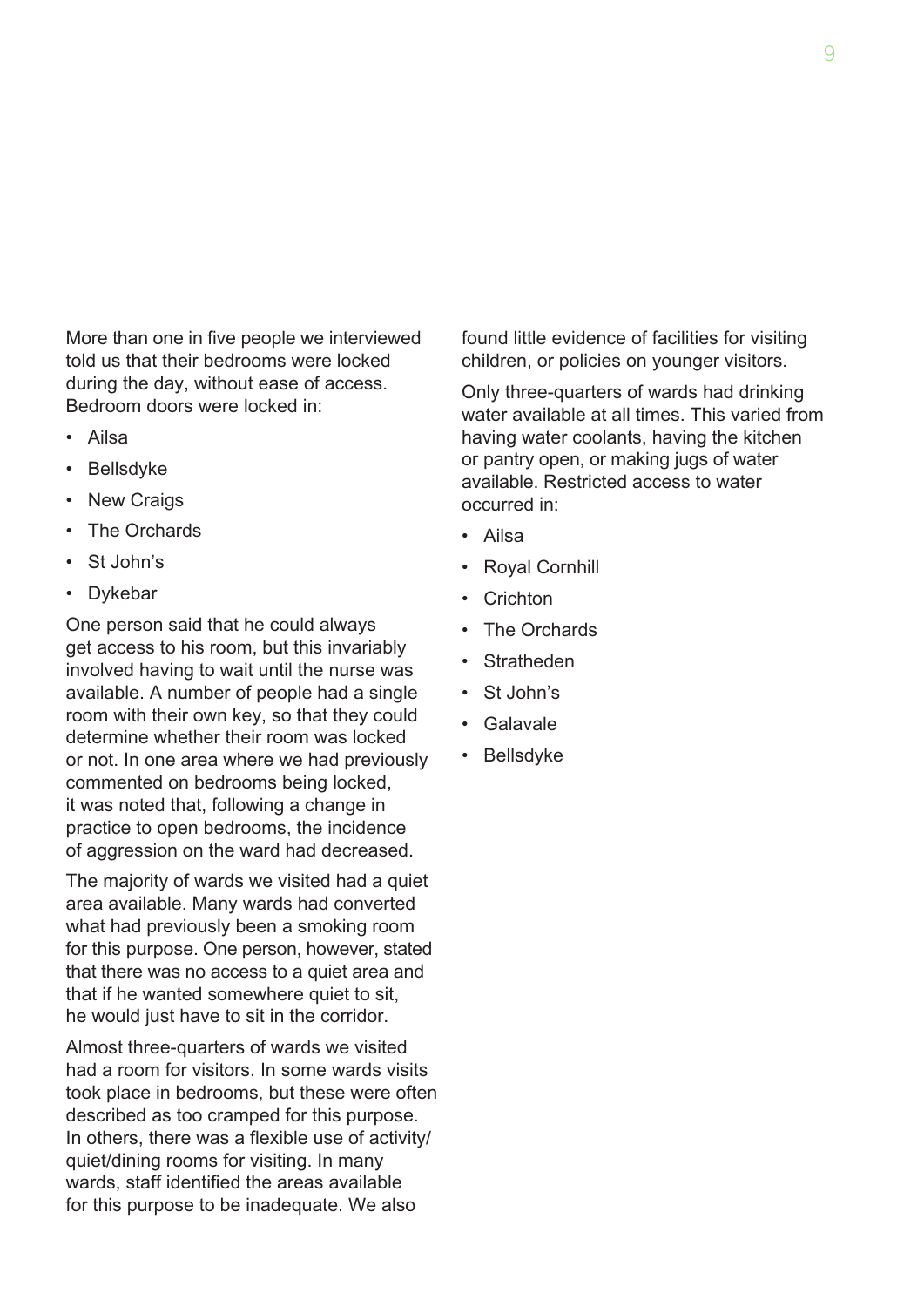#### Management of funds

During our visits we focused our attention on how an individual's funds are managed.

Perhaps surprisingly, three-quarters of the people we interviewed said they could spend their money the way they wanted. Those who said they could not were evenly scattered throughout the hospitals. Almost half of the people we spoke to said they managed their own money and just under two-thirds said they get help with budgeting.

We found a wide variety of ways in which people were supported with their finances. Support comes from ward staff, care managers and family members – both formally and informally.

The following comments from individuals illustrate the wide range of views and needs, as well as the diversity of arrangements to meet them:

Some comments about arrangements were fairly positive:

*"Staff do all the money management… I recently bought a new chair… no problems with money"*.

*"I agree the budget plan… with my key worker"*.

*"My sister manages my money, brings food etc"*.

*"I have just been made 'incapax'. I would like to go and buy a guitar, get new clothes, go swimming"*.

Some not so positive:

*"Don't know how I'm fixed financially"*.

*"I only get £2 per day and would rather have £5-£10 per day. I can't buy things I want like sweeties. I need to get trainers, pyjamas, new jacket and jeans and a haircut. Don't know when this is going to happen"*.

*"I hate it, wish I could manage own money"*.

Comments from staff illustrate varied approaches to support offered:

*"I was told he goes drinking, so he is restricted to £1.00 per day"*.

*"He has a history of gambling and needs help with finances"*.

*"He recently had 'incapax' status revoked. His key worker is helping with budgeting"*.

We met a small number of individuals who have a positive opportunity to budget for food to cook their meals. This provides a good rehabilitative learning experience. Unfortunately, this is an opportunity that is not available to many.

It is reassuring that most people felt that they have enough money for their personal needs; even those who smoked did not complain. However, we spoke to one mother who found she could not afford to buy her children clothes and presents. This undermined her self-confidence to act in her role as a mother. It also demonstrates some of the difficulties encountered by people with severe mental illness in trying to maintain positive parental relationships.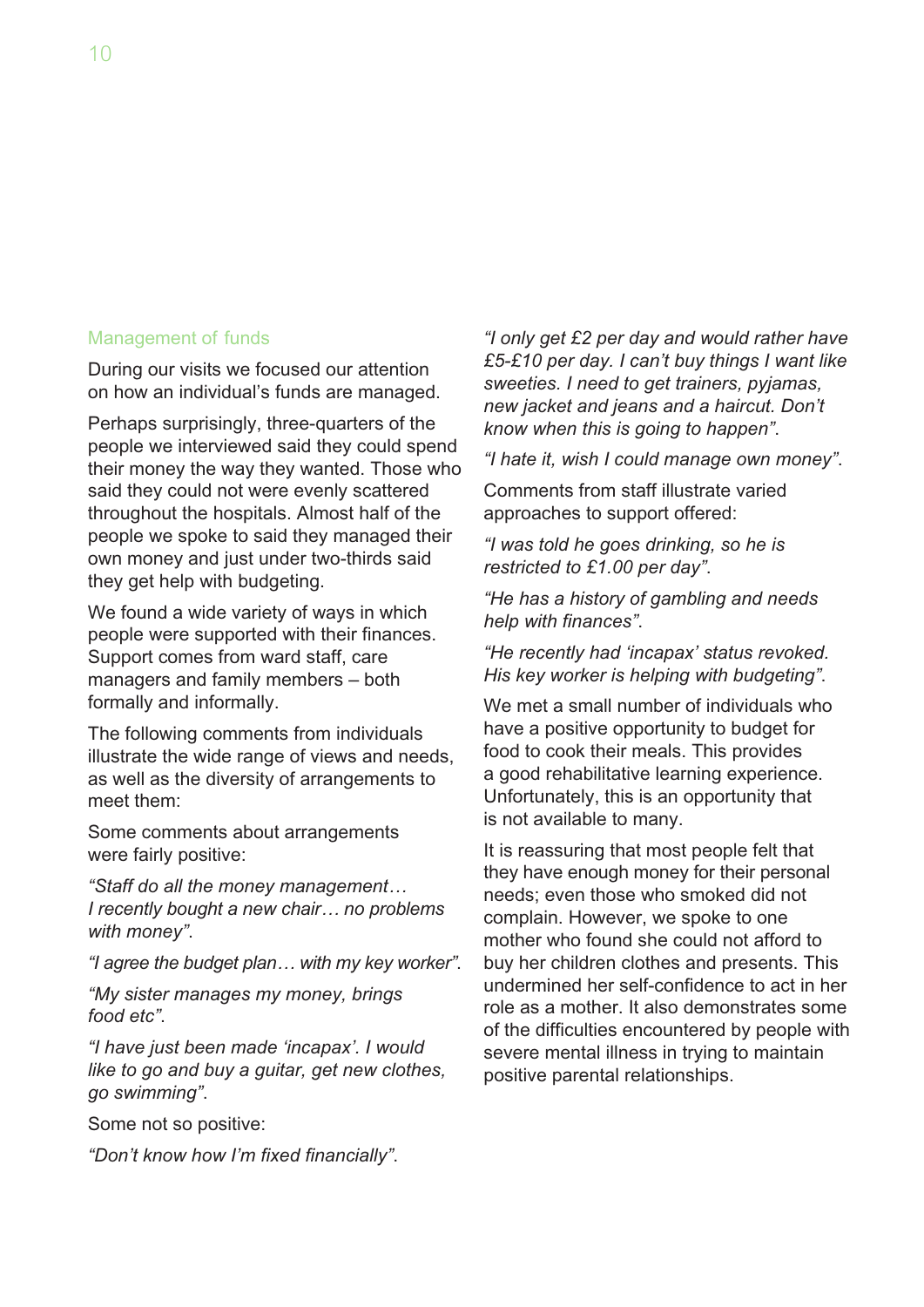#### **Activities**

In around three-quarters of the wards we visited there was a staff member identified to take responsibility for arranging activities. This responsibility is shared by occupational therapists and nurses. All but four wards had space dedicated for activities and – in all but two – activities were also organised off the ward. Staff in all the wards said they tried to encourage those who are poorly motivated to engage in activities. However, staff in a third of wards acknowledged they had no process for evaluating the activities offered.

The following responses from staff illustrate the range of activities made available:

*"Physio group, men's group, women's group, community meeting, Artlink, creative working, yoga, music & movement, baking, Stepping Stones, healthy lifestyle group, daily lunch groups, exercise group, knitting group, etc."*

*"In the recreation hall there is a full monthly programme of activities which include bands, evening meals, and celebratory events. Off the ward there are cinema trips, walking trips, shopping. People are constantly asked what ideas they have and what they would like to do."*

*"there are arts and crafts in the ward; recreational therapy off the ward, pool, bowling etc. We aim to get into town as much as possible in the mini-bus. People usually go out 2 or 3 times per week. We have Nintendo Wii in TV room."*

*"Lunch groups, reading groups, quizzes, outings, dedicated room in ward and occupational therapy department nearby – There is easy access to garden and café – there is a minibus available for trips."*

*"No programme as such. We advertise what's on offer and react to patients' interests. Tuesdays and Fridays there is a ladies group in ward."*

The following comments represent individual's comments on activities:

*"I am… hoping to go to college in September to study 'mind, body and soul' and crafts. The nurse will accompany me discreetly"*.

*"I go to the arts group, walking group and supper group"*.

*"I attend OT. We have outings, shopping, theatre, pub trips"*.

*"I'm starting college course (FT design and media) in September. I go to the 'Music Bus' (Wednesdays), go to the library to use the computer frequently and go to the gym 5 days per week"*.

*"I enjoy going to the bookies. I was down at the coast for a pub lunch with other people from the ward last week. We go out in the people carrier"*.

*"The OT sometimes comes up to the ward – about once a week – and you make stupid wee dolls and things like that"*.

*"I get out 5 hours a day. It takes 2/3 hours to travel so I only see my children for a short time"*.

One person described feeling like a *"known woman"* in her town and feels she cannot go out as a result.

It can be seen, therefore, that activity programmes are very varied; some will be enriching and beneficial, others limited. Few people were directly critical of the activities available, perhaps showing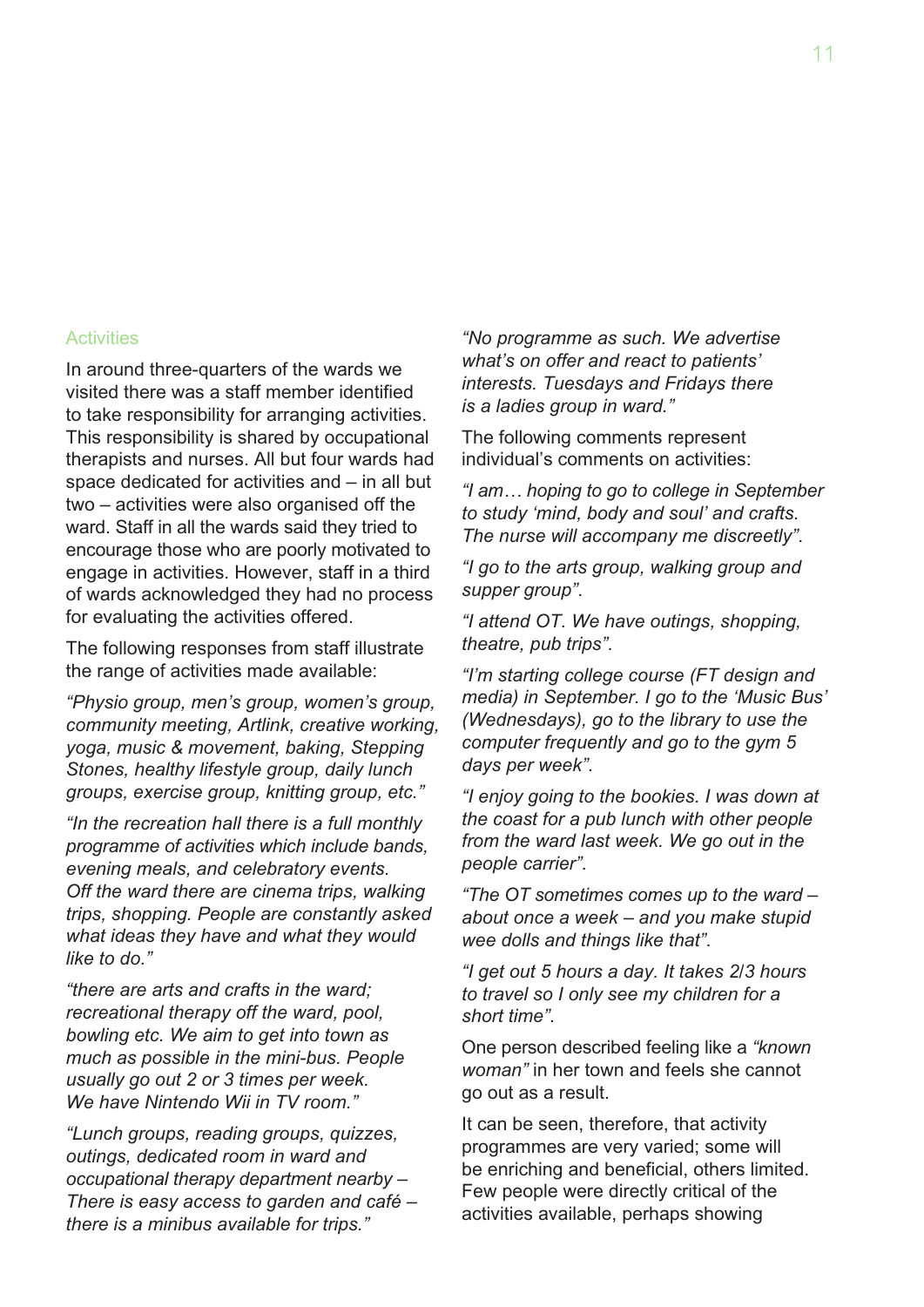the value of any kind of diversion while on the ward.

We asked each person if they had their own activity programme, something which indicates an awareness of his or her individual needs and preferences. Disappointingly, around half said they did not. This is a similar proportion to the results in our 2003 survey.

No one we spoke to in the units in Argyll and Bute, nor in Crichton, knew about an individual activity plan. Responses were about half and half in the Bellsdyke, Leverndale, New Craigs and Stratheden units. Nearly everyone we spoke to in the following wards were able to talk to us about their own activity plans:

- Orchards
- Ravenscraig
- Dunnottar ward

Nearly everyone said they were able to go out of the hospital, although a quarter knew of reasons limiting their comings and goings from the ward.

Activities which individuals said they had done 'yesterday' ranged from going for coffee in the hospital, to a trip to one of the day centres. Some people described their opportunities as very limited and others talked about enjoying trips out.

Some accounts also capture the sense of loss experienced by individuals who are seriously affected by long term illness. One person told us *"I used to be an interesting person"*.

#### Physical healthcare

Around three-quarter of interviewees said they had a health check. Of those, we were able to record dates of the health check for most. All but three of the dates were within the past year.

We were pleased to see that a large proportion of the individuals receiving care and treatment for a severe and enduring mental illness are receiving physical health checks at least annually. However, a significant number of these occurred in the context of medical treatment provided for identified need, rather than routine scheduled health checks. Given the additional risks and health inequalities experienced by this group of individuals, we think more attention needs to be paid to this aspect of care. All of the wards we visited received medical input from a hospital doctor, GP or both.

When asked whether there was a policy on physical health checks, around a half of staff answered positively, but, disappointingly, almost half did not have a policy. Where there is a policy on health checks, around a half specified annual checks. Some were more frequent and some did not state the frequency with which they occurred.

In some wards, where staff said there is no policy for routine health checks, it was clear that despite the absence of policy there is still good medical input. In several wards there were also plans to introduce a policy.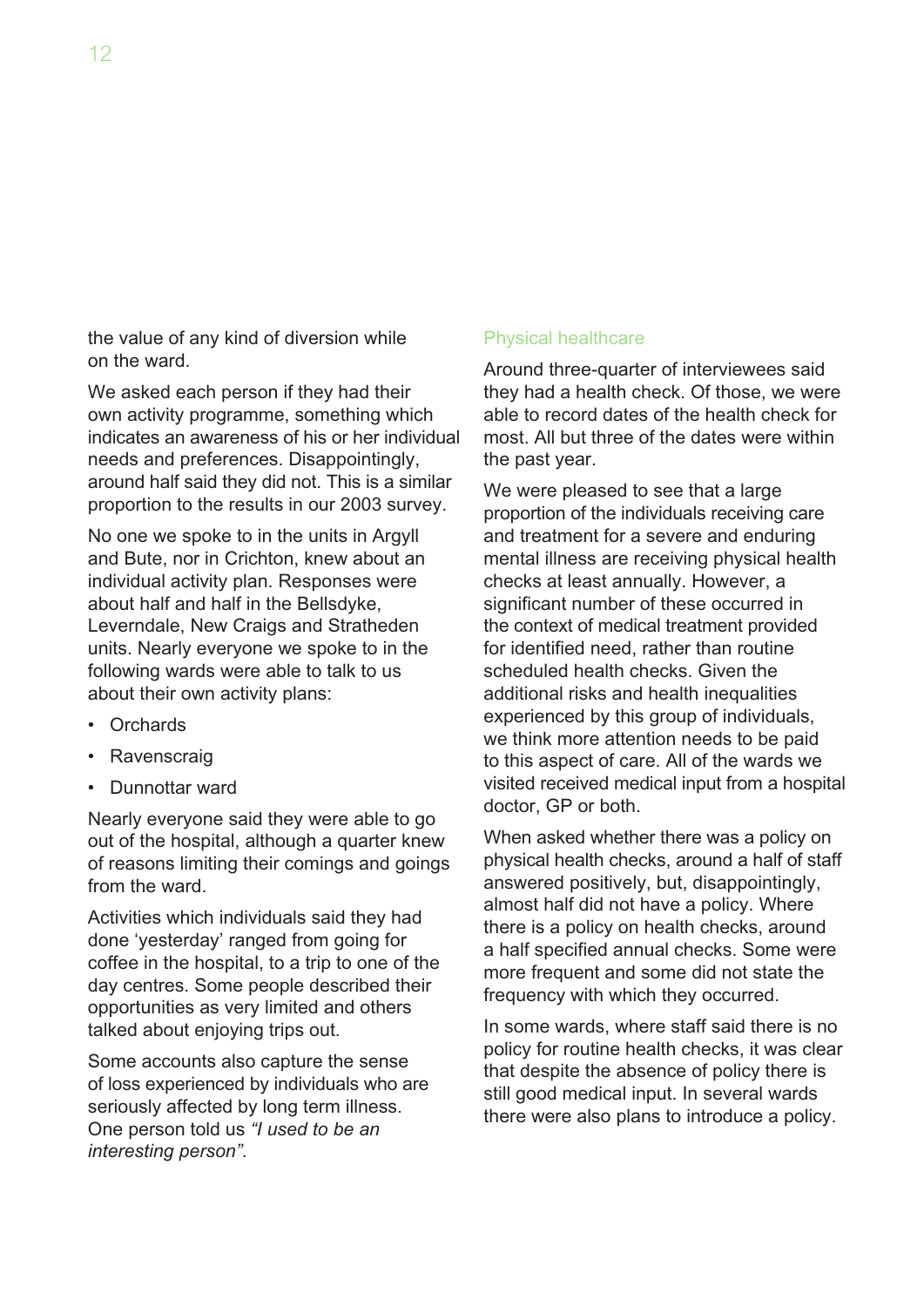*"This person was receiving hospital treatment for an eye injury, but there were no regular physical health checks on the ward, there was no GP input and junior doctors provided a responsive service but did not attend the ward regularly."* (MWC visitor to Gartnavel Royal)

*"The GP attends every day and responds to nurses requests to see individuals. Nurses run a 'health care clinic' every Monday morning and perform bloods, BP and ECGs, but there are no overall regular GP health checks."* (MWC visitor to Bellsdyke)

The Scottish Government's *'Delivering for Mental Health'* (2006) requires, where possible and appropriate, that every person with severe and enduring mental illness has a physical health assessment at least once every fifteen months.

Local hospital policies should be in place to ensure regular physical health checks are done for these individuals, whether or not they have an identified illness requiring medical attention. This is especially important in view of their increased risk of physical health problems and potential side effects of medication.

*"I was recently diagnosed with diabetes after a routine health check."*

*"This man's bloods are checked regularly for Lithium levels. He claims not to have had a full physical examination for 15 years."*  (MWC visitor)

#### **Smoking**

Three in four of the individuals we interviewed said they were currently a smoker. Of those, half said they had been offered smoking cessation advice but half said they had not. While some people said clearly that they did not want to stop smoking, some smokers who said they had not been offered cessation advice expressed a wish to stop.

*"A total ban will help me to stop smoking."*

*"I would love to give up smoking, it makes me sick."*

Several people reported that they had given up smoking with the help of staff or smoking cessation advisers.

The 56 people who said they had not been offered smoking cessation advice were spread over 28 wards. Staff interviewed in 25 of those wards said smoking cessation advice was available. It may be that, in some wards, if people cannot recall when asked, it may not be offered on a regular basis.

Staff on three of the wards housing smokers said that they were unaware of the availability of smoking cessation advice:

- Glenelg, Murray Royal Hospital
- East Brig, Borders General
- Gourdie, Royal Dundee Liff Hospital

There are smoking rooms or designated smoking areas in around two-thirds of wards. In two wards these were particularly inappropriate – the front reception area in one and a conservatory off the dining room in another.

Smokers have to go outside in 10 wards. In one of these wards, we were told this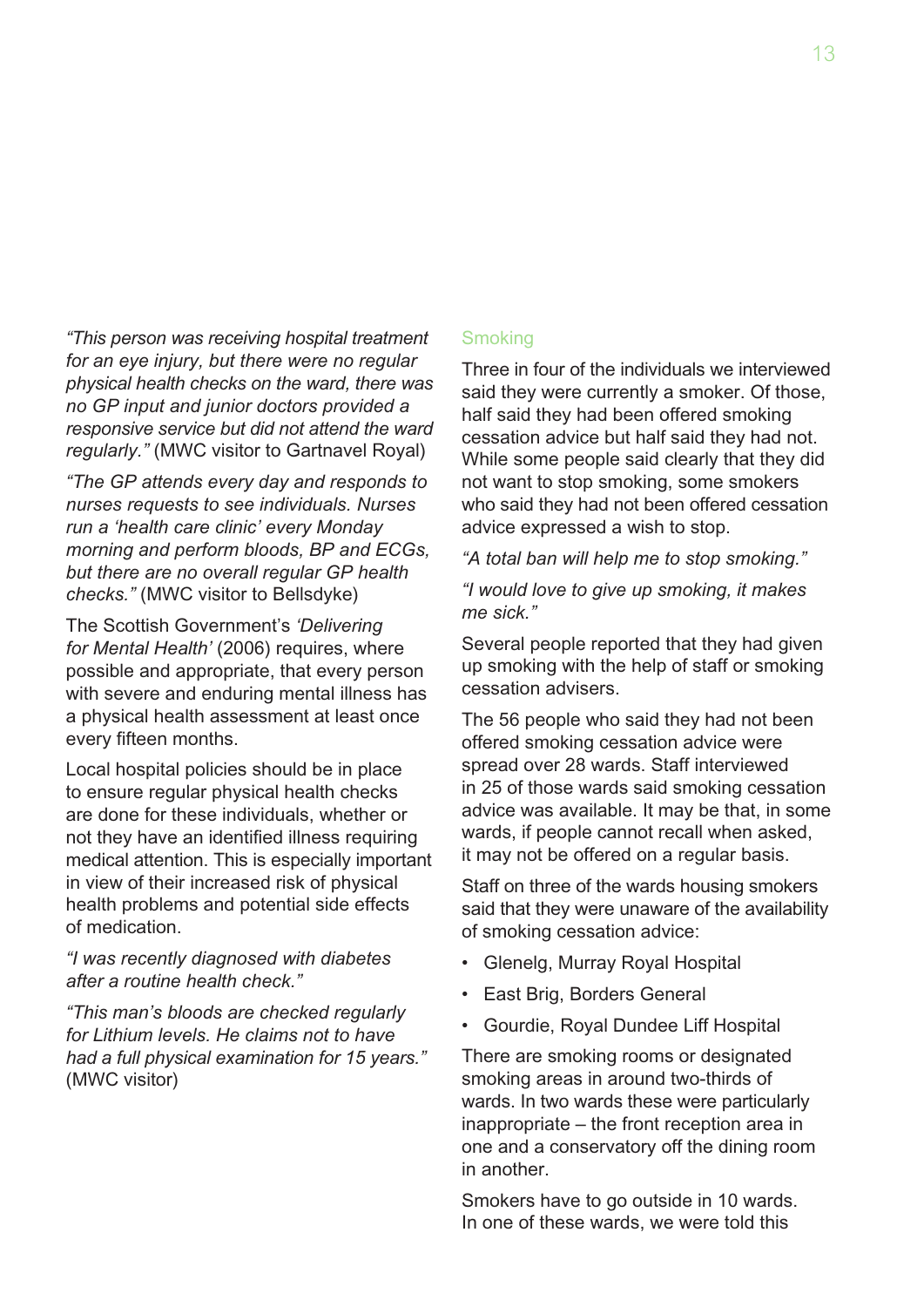was a matter of individual preference. Only three of these wards had smoking shelters. We were told it was planned to erect shelters in three more.

#### Substance misuse

We asked staff whether substance misuse is an issue on their ward. In more than a third of wards, staff said it is. We asked how this is addressed. Five of the staff referred to specialist services outwith the ward team. Three of the staff mentioned involving the police.

#### Weight, diet and exercise

Staff interviewed on four out of every five wards told us that dietary advice, or access to a dietician, is available for individuals.

Records were kept of individual weights in nearly all wards, but regular monitoring of weight only occurred in three-quarters of those. Because of the correlation between weight gain and certain medications, we believe that monitoring should be in place for all those with severe and enduring mental illness.

Almost a third of the individuals we interviewed expressed concerns about their weight. However, only just over half said they had been offered dietary advice. This is potentially concerning. We would urge services to reflect on this locally.

We asked those we interviewed whether there was an exercise programme available. Less than half answered positively. Staff on nearly a quarter of wards said there was no exercise programme available.

Health promotion should include availability of an exercise programme for all in-patients and encouragement to engage with this.

#### Consent to treatment/capacity

More than two-thirds of those individuals we interviewed said that someone had given them information about their treatment. Three-quarters said they had agreed to all the treatment they were getting. Of those who said they had not agreed to all their treatment, one quarter were informal. Concerns that people expressed in relation to consent related mostly to lack of information about the treatment they were receiving.

Staff in 41 wards answered questions on consent to treatment issues. T2 and T3 forms were in evidence in 37 of the 38 wards, where one or more individual was subject to detention under the 2003 Act. In one ward, Form 9 and 10s were still in place. These are outdated forms from the Mental Health (Scotland) Act 1984 that require to be replaced with T2s or T3s as appropriate.

Evidence of consent to treatment for individuals who are not subject to detention was only present in half of wards where this was sought.

*"I recently became informal and am happy to continue receiving treatment as a voluntary patient. My consultant keeps me informed of what is happening, as do all the staff."*

In 25 wards we identified people who lacked capacity to consent to treatment and for whom, Adults with Incapacity Act S47 consent to treatment certificates should have been in place. Section 47 certificates were present in four out of every five of these wards.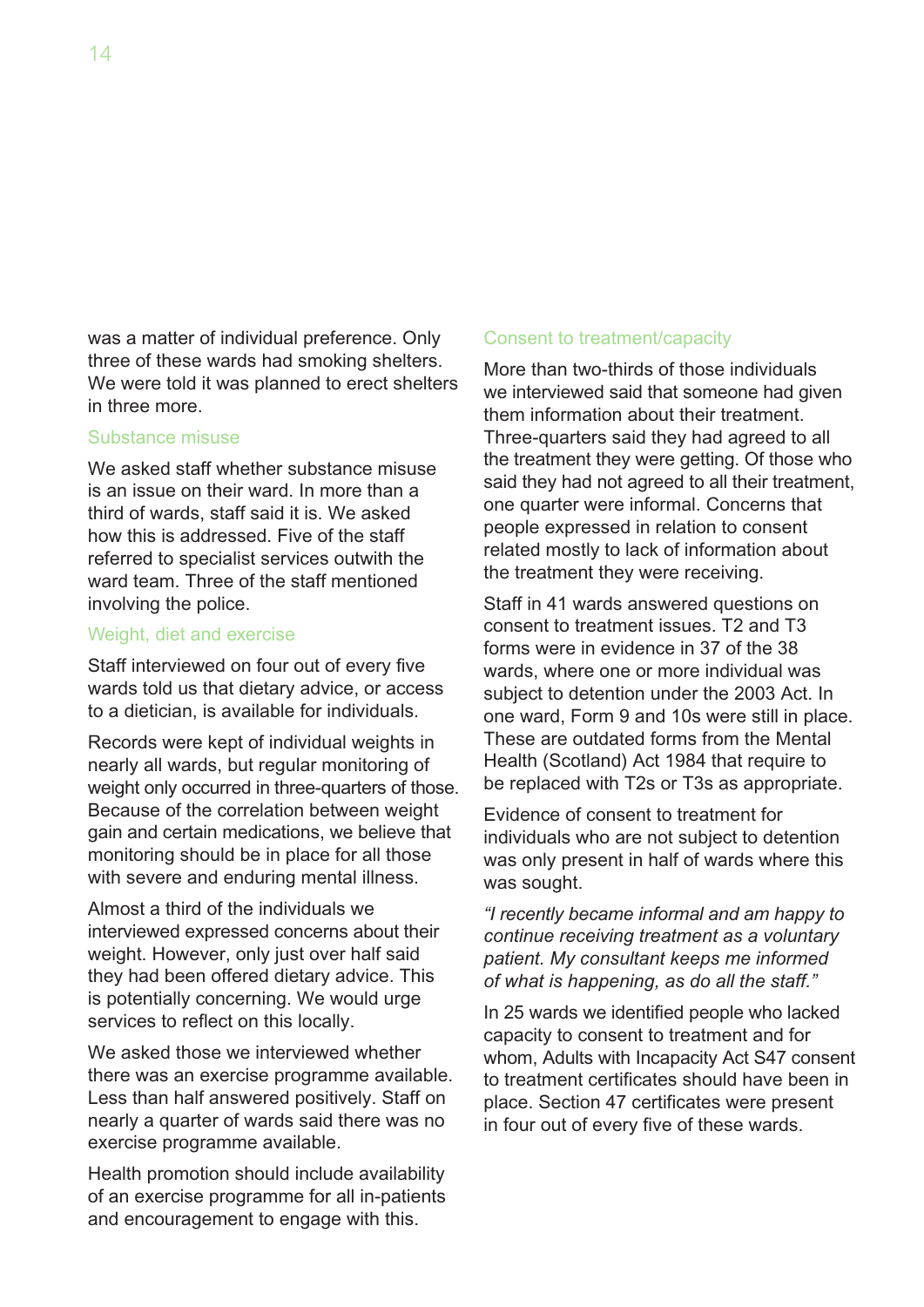Where applicable, we sought evidence that capacity in respect of decisions about treatment was kept under review. Evidence of this was present in nearly all wards for which this information was recorded.

One or more person was receiving covert medication in three of the wards visited. These were located in Dykebar and Royal Cornhill hospitals. Our guidance on the use of covert medication was being comprehensively followed in one of these wards. Procedures fell short of best practice in the other two wards. For one individual, the use of covert medication was reviewed less frequently than weekly, as is recommended by the Royal College of Psychiatrists.

### **Conclusions and key recommendations**

#### Areas of good practice

• It is evident from these visits that, since our visits to rehabilitation and continued care wards five years ago, there have been improvements in some areas. It would appear that expectations of staff and people receiving care and treatment have increased during this period, as recommended in the '*Greater Expectations'* report. Where this has brought about change for the better, people have benefited. Where raised expectations are not met, however, there was evidence of discontent and disappointment.

- From the responses to our questionnaires, it seems that the ability to keep in touch with family and friends, the opportunity to spend time out of hospital, and access to a garden area have all improved. More people are now given information about their care and treatment, are able to attend review meetings and feel involved in decisions about their care. Advocacy services are made more widely available both to those subject to the Mental Health (Care and Treatment) (Scotland) Act 2003, but also to others.
- The environment of care remains unfit for purpose in many older buildings which are unsuitable for further modification. Nevertheless, fewer concerns about cleanliness were reported than in 2003. The removal of smoke rooms from many wards may have contributed to this perception.

#### Areas for improvement

• For many, it is still common to have to negotiate locked doors in wards, while people are unable to the lock door to their bedroom or bathroom themselves. People in hospital should be afforded the same courtesy and right to privacy and dignity as anyone else. Staff should knock and seek permission before entering someone's private space. To be constantly seeking staff assistance to unlock doors is also a barrier to gaining a sense of autonomy, especially in relation to internal ward doors.

 **Services should review the need for restrictions to freedom of choice, especially in relation to locking kitchen and bedroom doors during the day.**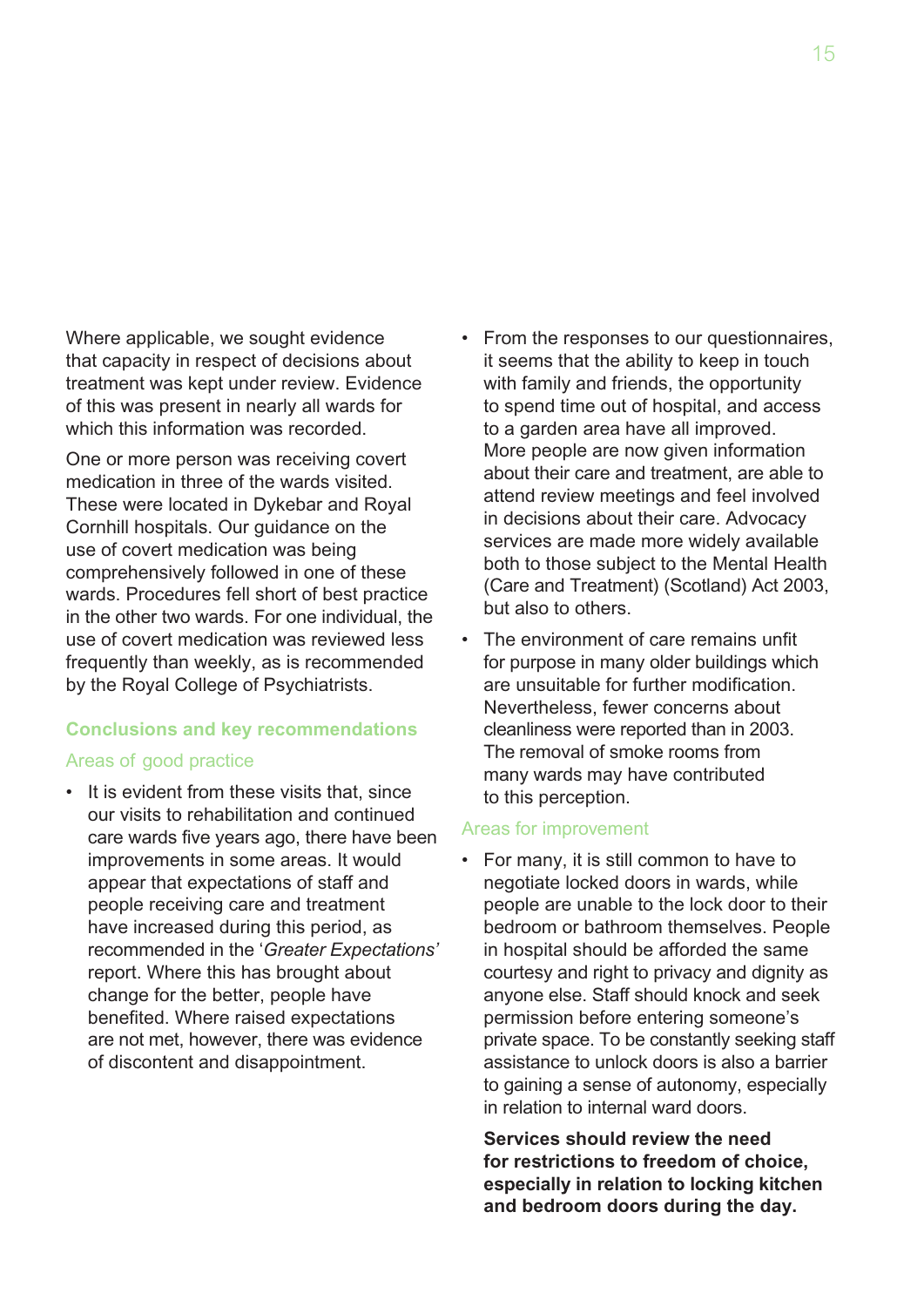• A feeling of safety and security is a fundamental human need. That a majority of the individuals we saw had been threatened or been subject to aggression may be related to the length of time they have spent in hospital. However, people in such a vulnerable position should feel confident that they can ask for help and receive support following such incidents. Furthermore, they should be informed of action taken and how this will help them to feel safer in future.

 **Policies on dealing with incidents in hospital should describe how someone is to be supported following threats or aggression and what feedback is to be given to the individual after the event.**

• Clinical need, not service expediency, should determine who is placed in rehabilitation and continuing care wards. A wide age difference alone presents enormous difficulties for staff and is not supportive of individual progress and recovery.

 **There is a need for NHS boards to set admission criteria for wards in order to prevent the emergence of resident groups with widely disparate mental and physical health care needs.** 

• There is increasing evidence of staff being employed to promote activity and recreation within wards and in the wider community. Opportunities for activity and recreation are far greater than existed five years ago. However, for some there is little evidence that this is being translated into meaningful programmes of activity and this is confirmed in the individual records.

 **People should be offered and actively encouraged to participate in appropriate, individualised programmes of activity and recreation.**

Smoking, diet and exercise were highlighted as areas of concern. Many recognised the problems associated with their lifestyles but did not feel they were receiving the necessary support to make the changes needed to improve their health.

 **Smoking cessation, dietary advice and physical exercise programmes should be actively – and repeatedly – promoted in rehabilitation and continuing care wards, employing appropriately qualified staff to support this hospital population.**

• Although nursing staff are generally aware of matters of consent in relation to those subject to compulsion, for others issues remain in upholding rights and evaluating capacity to consent to all forms of treatment. In this regard, awareness of Adults with Incapacity Scotland Act 2000 may be just as important for this patient group as the Mental Health (Care and Treatment) (Scotland) Act 2003.

 **The Mental Welfare Commission publications on 'Consent to Treatment' and 'Covert Medication' should be made widely available in all wards and appropriate training in these areas put in place.**